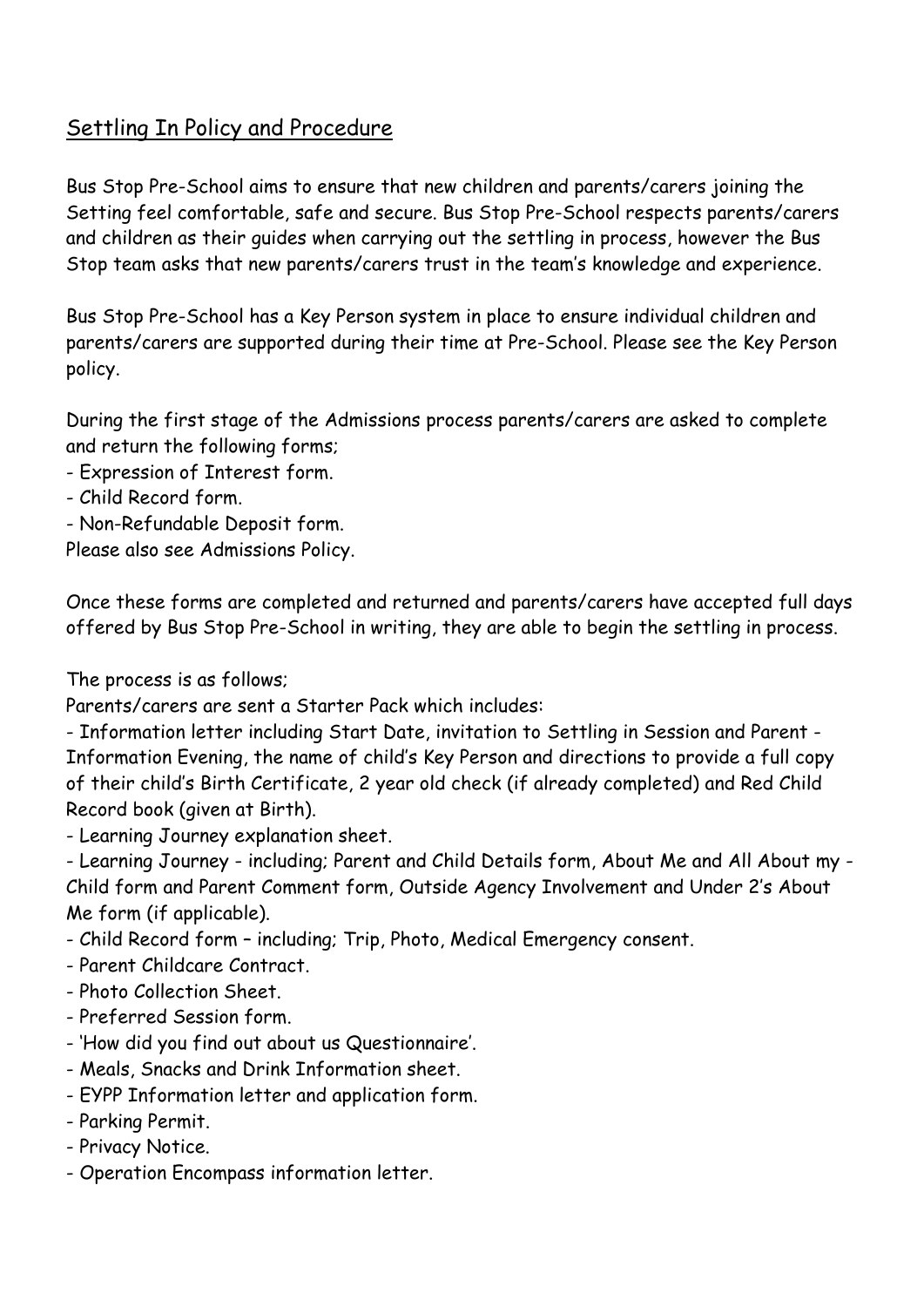-List of Literacy websites for parents to use at home with their child. -Clothing and Footwear checklist.

Parents are asked to complete/read and bring along the above forms to the Parent Information Evening to share with their child's Key Person.

# Settling in Session – Free session for new children and parents/carers

In September the number of new families joining Bus Stop Pre-School is larger than during other times of the academic year. To ensure every child and parent feels supported and happy within their new environment Bus Stop Pre-School holds a Settling in Session for all the new children. The session takes place in early September before the start of the new academic year. Depending upon the number of new children joining the Pre-School, two settling in sessions can be held in September. Children joining Pre-School during the academic year are invited in to settle during a normal Pre-School day.

During a settling in session the children are able to explore the activities and resources at Bus Stop and to get to know the Bus Stop team members and to spend time with their Key Person. These sessions also provide a great time for new families to meet and make new friends.

During the settling in session parents/carers are reminded that they must remain on the premises with their child/children during the session and remain responsible for them throughout the session.

# Parent Information Evening – Free session for parents/carers

This session takes place before the children's Settling in Session in early September/late August. For this session children are not invited to attend, as it is a time for the parents/carers to familiarise themselves with their child's new learning environment and for them to have the opportunity again to meet the Bus Stop team.

During the session the parents/carers are brought together to read and understand Bus Stop Pre-School's Induction Checklist with the settings Management team. This provides parents/carers with the opportunity to ask questions or discuss any concerns with the team regarding policy and procedure.

Parents/carers are given a photograph of their child's key person to share with their child at home. Parents/carers are also given their child's Communication book folder which includes:

- Induction Checklist.
- Communication book.
- Password envelope.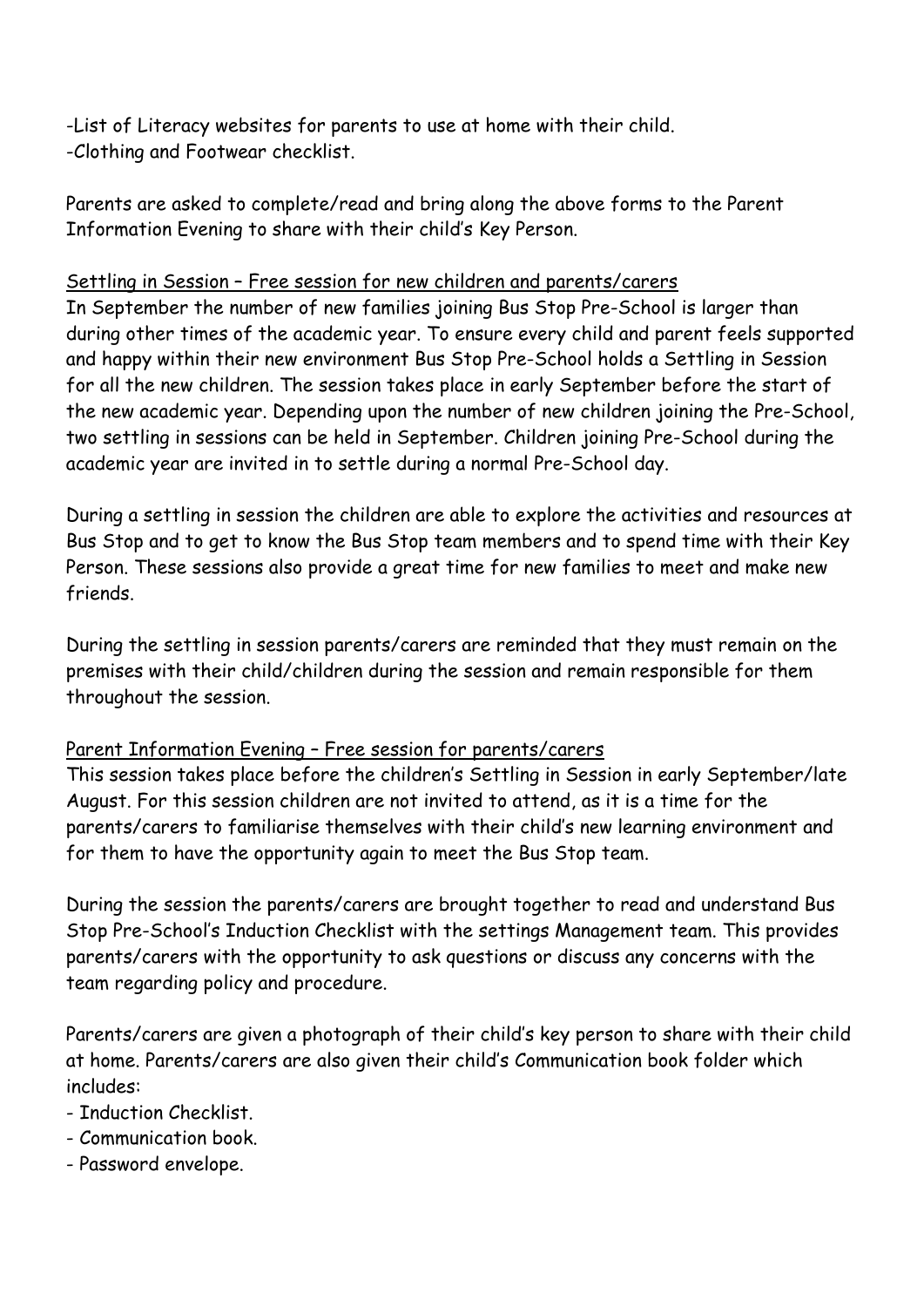- Family Tree. - Healthy Teeth pack. -12 Top tips for Toilet training.

#### September Start Dates

To ensure existing children, new children and the Bus Stop team do not feel overwhelmed on their first week of term, all new children are staggered in over a two week period from the start of the second week of the September term. In July the Bus Stop Management team allocates all new children with their individual start dates for the September term. Bus Stop Pre-School is aware that many parents/carers may have to organise childcare for September, so parents/carers are informed of these dates as soon as possible. Please see Admission Policy for further information on Start Dates.

# Settling In - During the first few weeks

The Bus Stop team understands that the settling in process is individual for every child and their parents/carers and for many children it may take several weeks before they feel settled at pre-school. Bus Stop Pre-School also understands that just as the children are being settled in, their parents/carers are being settled in too, particularly if they are first time parents/carers.

On a child's first day the Bus Stop team telephone parents/carers once during the day explaining how their child is getting on, giving reassurance to parents/carers. This may take place for several days, depending on how a child is settling and or how a parent/carer is feeling during Arrival time.

The Bus Stop team uses several different strategies during the first few weeks as children settle, these strategies are dependent upon individual children's well-being. Please see below:

- Staff members may telephone parent/carer and suggest that they return to spend the rest of the day with their child. This supports their child to understand that parents/carers will come back.

- Staff may suggest that on a child's first day/first week a parent/carer collects their child after lunch easing a child into full days. Top Tip - from our experience children who begin full days straight away settle more smoothly; they often have tears in the morning, however by the afternoon they are happy and settled.

- Parents/carers may be invited in to stay for a few minutes to settle their child at an activity. Staff always encourage parents/carers to say good bye to their child, so their child is not surprised that they have gone.

- Parents/carers are asked to be available by telephone during the first few days as their child settles in the event the above strategies are used.